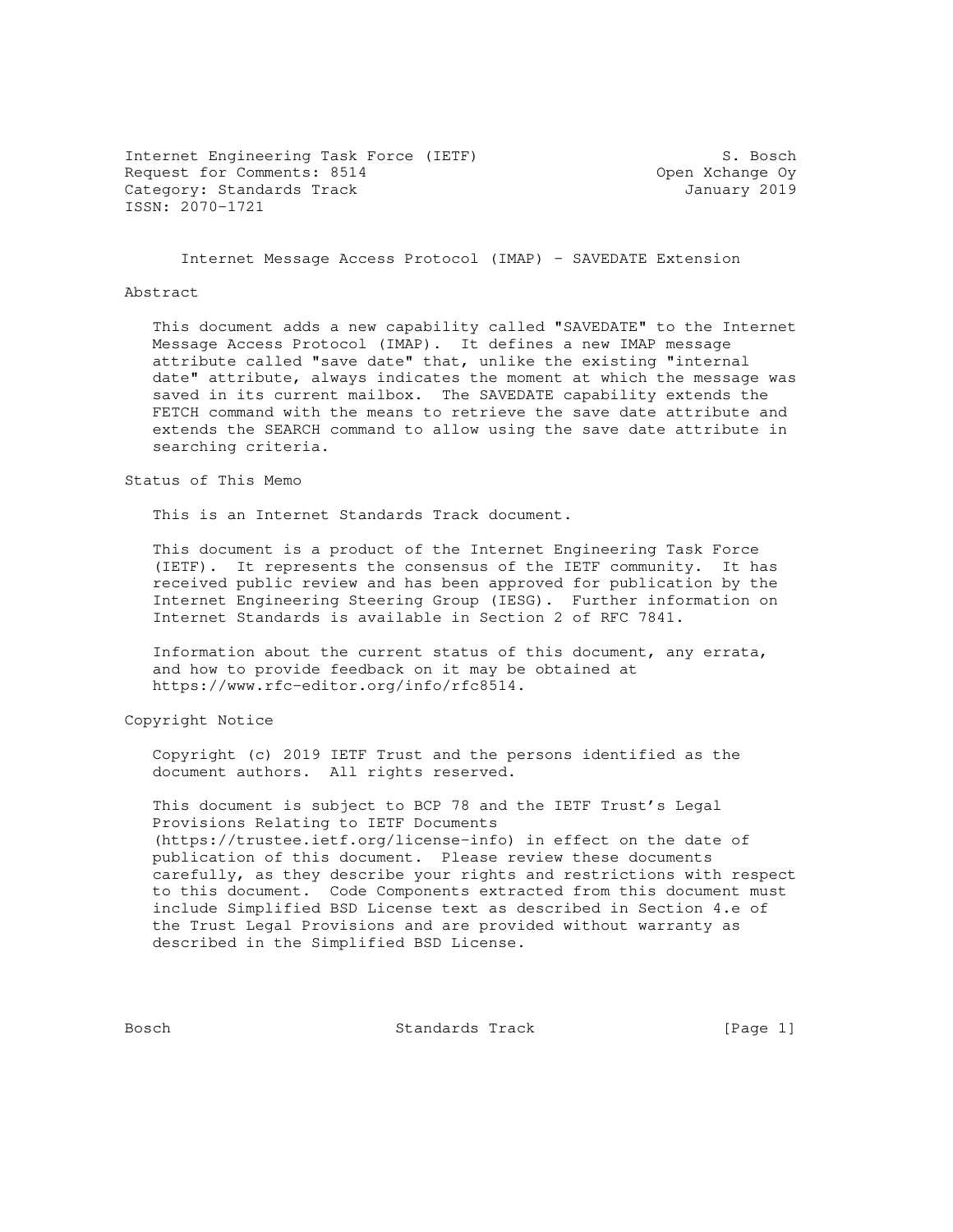Table of Contents

| Introduction $\ldots \ldots \ldots \ldots \ldots \ldots \ldots \ldots$ |  |  | 2              |
|------------------------------------------------------------------------|--|--|----------------|
| Conventions Used in This Document                                      |  |  | $\mathcal{E}$  |
| Save Date Message Attribute<br>3.                                      |  |  | $\mathcal{E}$  |
|                                                                        |  |  | 4              |
| 4.1. CAPABILITY Identification                                         |  |  | $\overline{4}$ |
| 4.2. FETCH Command and Response Extensions                             |  |  | 4              |
| 4.3. SEARCH Command Extension                                          |  |  | $\overline{4}$ |
|                                                                        |  |  | 5              |
|                                                                        |  |  | 5              |
|                                                                        |  |  | 6              |
| 8.                                                                     |  |  | - 6            |
|                                                                        |  |  | 7              |
|                                                                        |  |  |                |

### 1. Introduction

 This document extends the Internet Message Access Protocol (IMAP) [IMAP4rev1] with a new capability called "SAVEDATE". This capability adds a new IMAP message attribute called "save date". The save date is the date and time at which a message was saved in the mailbox in which it currently resides. The save date is similar to the existing "internal date" attribute in that it is set at the time of delivery. However, the internal date attribute can be set to an arbitrary value for messages delivered to the mailbox using the APPEND command and is usually copied from the source message for messages delivered using the COPY command. In contrast, the save date attribute is always set to the current date and time at the moment the message is saved in the mailbox, irrespective of how the message is delivered and from where it originates.

 The save date attribute is useful for implementing automated removal of messages from a mailbox after a configured amount of time. For that application, it is necessary to know when the message was saved in the mailbox, which cannot be reliably determined using the internal date attribute.

 For example, a common client usage pattern is to move deleted messages to a Trash mailbox. These messages are considered "deleted" at the time they are moved to the Trash mailbox. In an effort to limit the size of the Trash mailbox, a client may subsequently desire to permanently remove (expunge) all messages in that Trash mailbox deleted before a certain time (e.g., a configurable expiration interval). In that case, the internal date attribute cannot be used since it likely refers to the time at which the message was originally received. The proper time comparison attribute should

Bosch **Standards Track** [Page 2]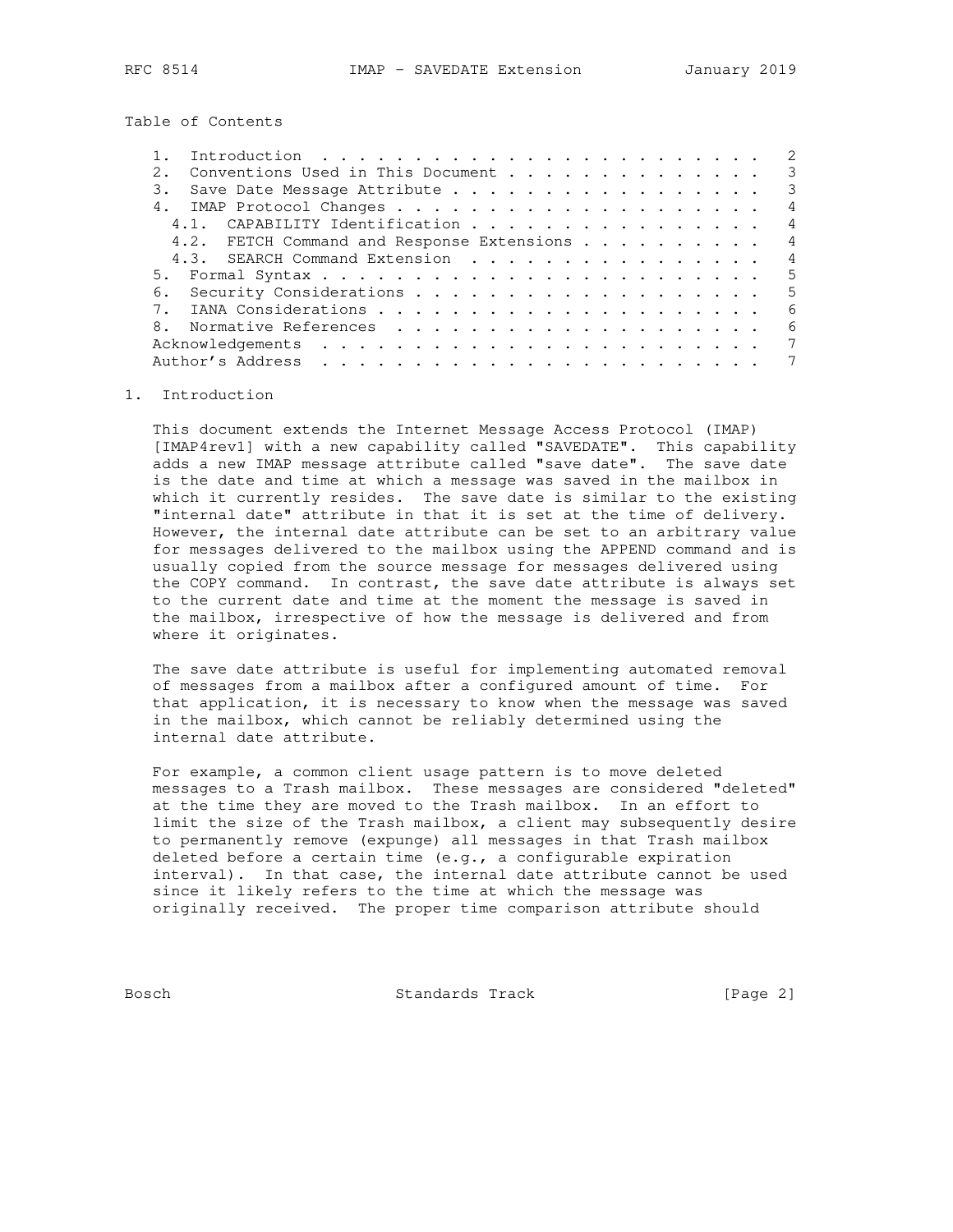instead be the time at which the message was saved to the Trash mailbox. Similar usage patterns can be observed for archiving solutions.

 The SAVEDATE capability extends the FETCH command and response to allow retrieving the date and time at which a message was saved. Also, the SAVEDATE capability extends the SEARCH command to allow searching messages with criteria based on when they were saved in the mailbox.

2. Conventions Used in This Document

 In examples, "C:" indicates lines sent by a client that is connected to a server. "S:" indicates lines sent by the server to the client.

 The key words "MUST", "MUST NOT", "REQUIRED", "SHALL", "SHALL NOT", "SHOULD", "SHOULD NOT", "RECOMMENDED", "NOT RECOMMENDED", "MAY", and "OPTIONAL" in this document are to be interpreted as described in BCP 14 [KEYWORDS] [KEYWORDS-UPD] when, and only when, they appear in all capitals, as shown here.

3. Save Date Message Attribute

 The save date message attribute is the date and time at which the message was saved in the mailbox it is now located in. Unlike the internal date message attribute defined by [IMAP4rev1], this date and time value cannot be set arbitrarily when a message is delivered by the IMAP APPEND command. Also, when a message is delivered to the mailbox by the IMAP COPY command [IMAP4rev1] or the IMAP MOVE command [IMAP-MOVE], the save date attribute is not copied from the source message. Instead, the current date and time at which the message is delivered to a mailbox MUST be used to set the save date attribute. Once calculated, the save date attribute MUST NOT change as long as the message is contained within the same mailbox.

 This means that when the message is copied to another mailbox, the save date of the message in the source mailbox remains unaffected; only the new copy of the message gets a new save date. Consequently, when the message is moved to another mailbox, either using the MOVE command or a command sequence involving the COPY command [IMAP-MOVE], the message always gets a new save date in the destination mailbox.

 For some specific mailboxes, the underlying storage may not support the save date attribute. The handling of this situation is described in detail in the next section for each involved IMAP command.

Bosch Standards Track [Page 3]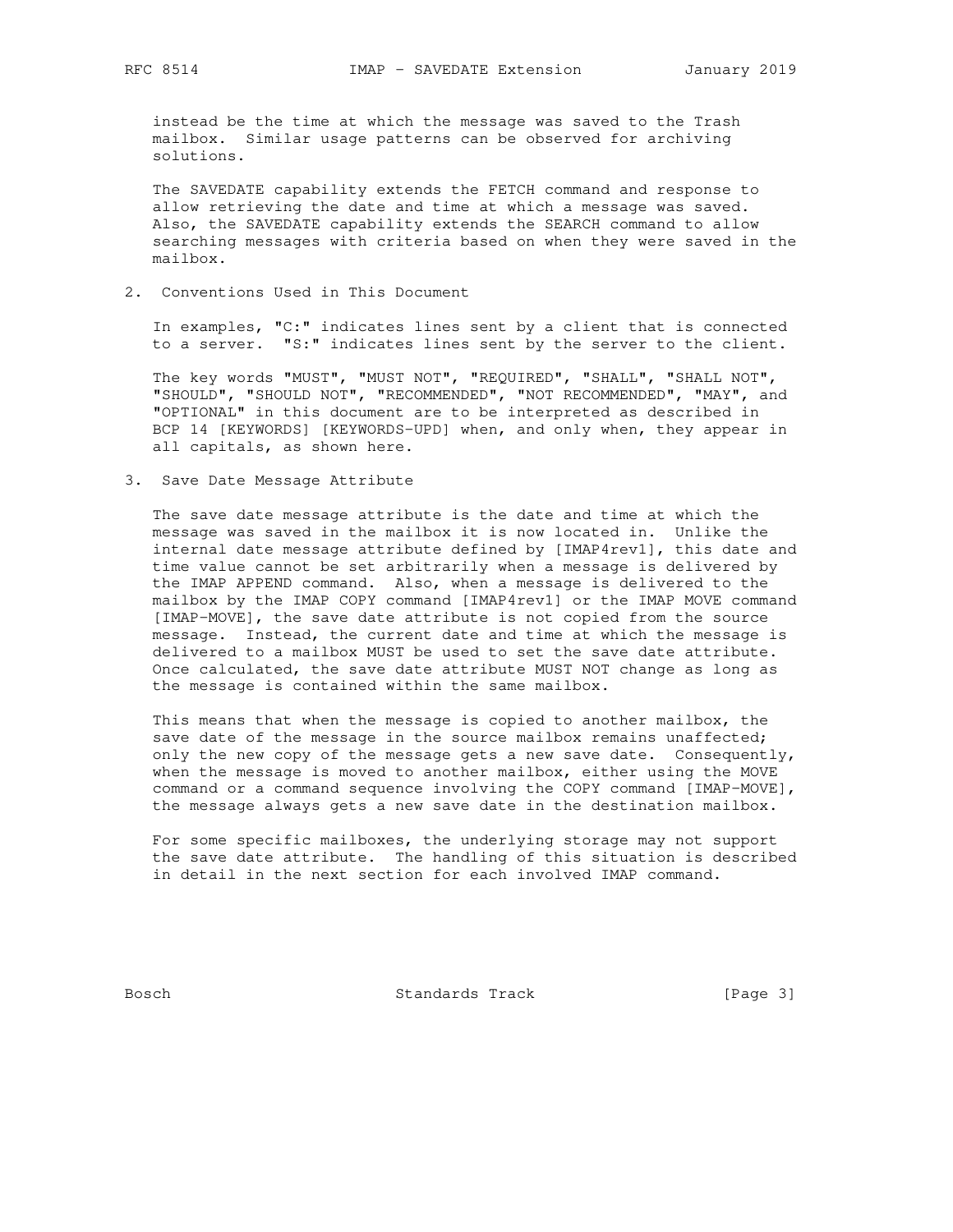- 
- 4. IMAP Protocol Changes
- 4.1. CAPABILITY Identification

 IMAP servers that support this extension MUST include "SAVEDATE" in the response list to the CAPABILITY command.

4.2. FETCH Command and Response Extensions

This extension defines one new data item for the FETCH command:

SAVEDATE

The save date of the message.

This extension defines one new data item for the FETCH response:

SAVEDATE

 A string representing the save date of the message. However, if the underlying mailbox storage does not support the save date message attribute, the value returned for the SAVEDATE item is always NIL, rather than a string.

Example:

 C: A101 FETCH 998 (SAVEDATE) S: \* 998 FETCH (SAVEDATE "01-Jan-2015 18:50:53 +0100") S: A101 OK Fetch completed.

4.3. SEARCH Command Extension

This extension defines four new search keys for the SEARCH command:

 SAVEDBEFORE <date> Messages whose save date (disregarding time and timezone) is earlier than the specified date.

SAVEDON <date>

 Messages whose save date (disregarding time and timezone) is within the specified date.

SAVEDSINCE <date>

 Messages whose save date (disregarding time and timezone) is within or later than the specified date.

Bosch Standards Track [Page 4]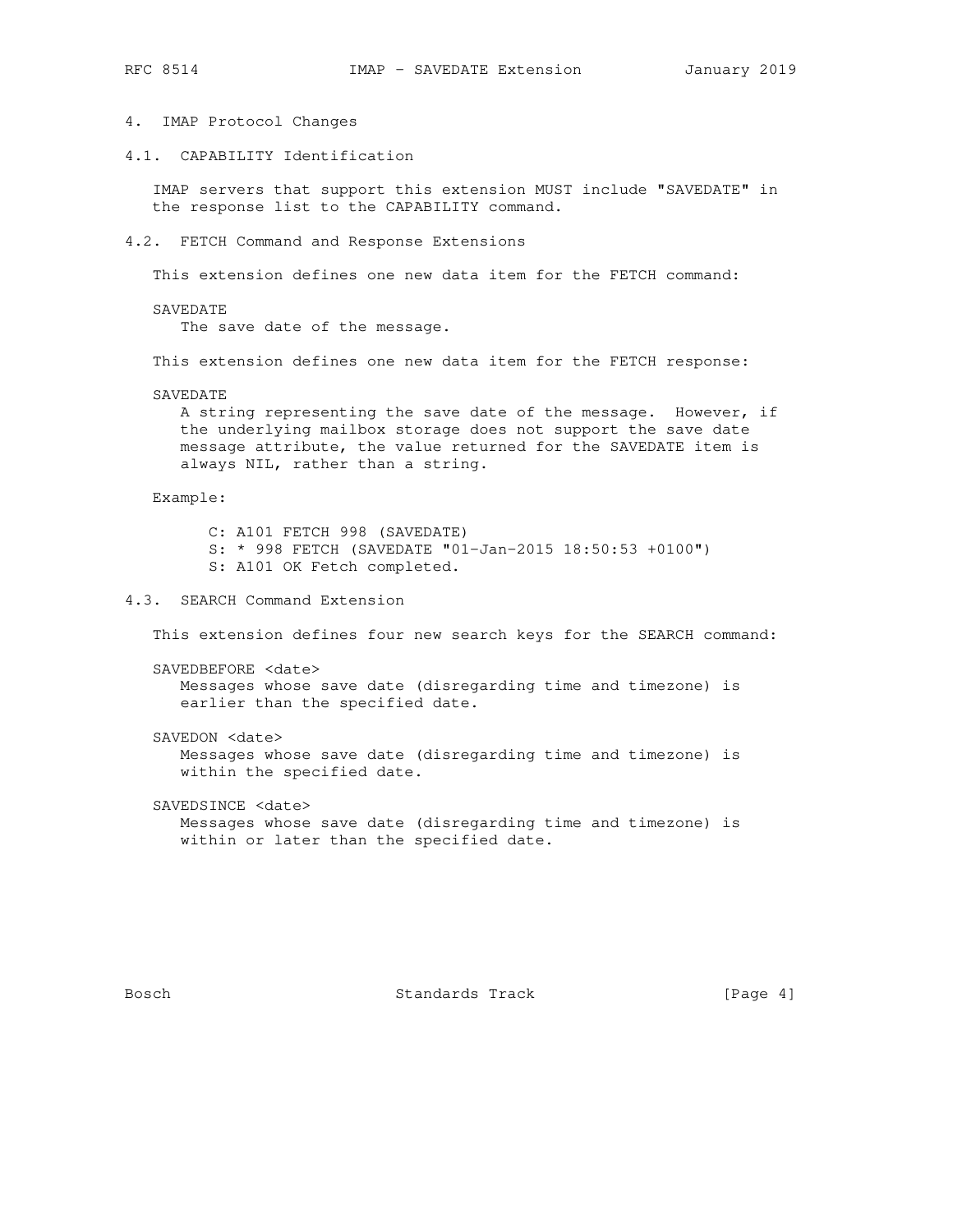SAVEDATESUPPORTED

 Matches all messages in the mailbox when the underlying storage of that mailbox supports the save date attribute. Conversely, it matches no messages in the mailbox when the save date attribute is not supported.

 When the underlying storage of a mailbox does not support the save date attribute, the SAVEDBEFORE, SAVEDON, and SAVEDSINCE search keys MUST use the internal date attribute instead. In the context of the IMAP Multimailbox SEARCH Extension [MULTISEARCH], this fallback behavior MUST apply to each mailbox individually, meaning that only the mailboxes that lack support for the save date attribute use the internal date attribute instead.

Example:

 C: A102 SEARCH SAVEDON 28-Dec-2014 S: \* SEARCH 993 994 S: A102 OK Search completed. C: A103 SEARCH SAVEDSINCE 28-Dec-2014 S: \* SEARCH 993 994 995 996 997 998 999 1000 1001 S: A103 OK Search completed.

5. Formal Syntax

 The following syntax specification augments the grammar specified in [IMAP4rev1]. It uses the Augmented Backus-Naur Form (ABNF) notation as specified in [ABNF]. Elements not defined here are taken from [IMAP4rev1].

capability =/ "SAVEDATE"

fetch-att =/ "SAVEDATE"

msg-att-static =/ "SAVEDATE" SP (date-time / nil)

 search-key =/ "SAVEDBEFORE" SP date / "SAVEDON" SP date / "SAVEDSINCE" SP date / "SAVEDATESUPPORTED"

6. Security Considerations

 There are no known additional security issues with this extension beyond those described in the base protocol described in [IMAP4rev1].

Bosch Standards Track [Page 5]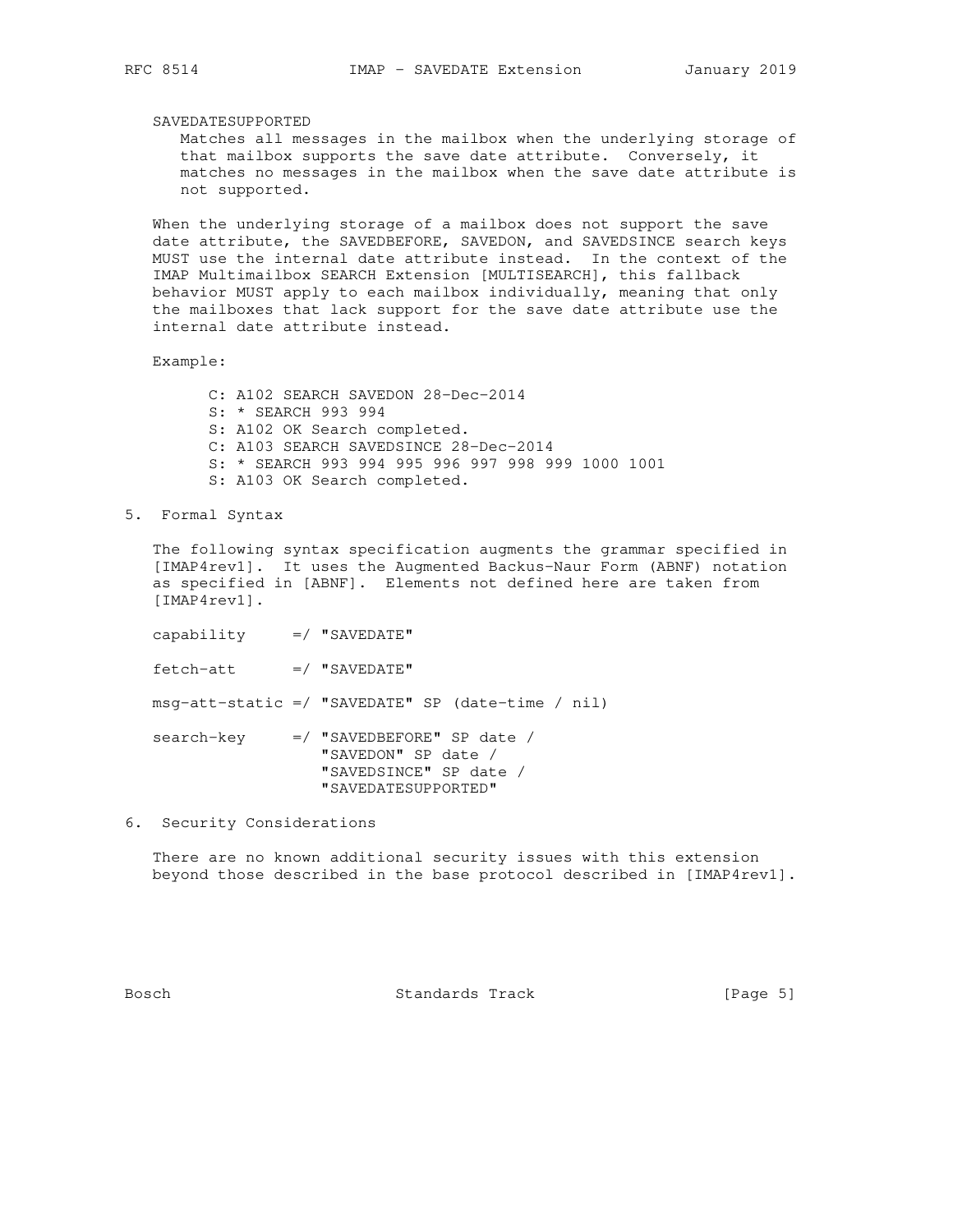# 7. IANA Considerations

 IANA has added "SAVEDATE" to the "IMAP Capabilities" registry located at <https://www.iana.org/assignments/imap-capabilities>.

- 8. Normative References
	- [ABNF] Crocker, D. and P. Overell, "Augmented BNF for Syntax Specifications: ABNF", STD 68, RFC 5234, DOI 10.17487/RFC5234, January 2008, <https://www.rfc-editor.org/rfc/rfc5234>.

[IMAP-MOVE]

 Gulbrandsen, A. and N. Freed, "Internet Message Access Protocol (IMAP) - MOVE Extension", RFC 6851, DOI 10.17487/RFC6851, January 2013, <https://www.rfc-editor.org/rfc/rfc6851>.

#### [IMAP4rev1]

 Crispin, M., "INTERNET MESSAGE ACCESS PROTOCOL - VERSION 4rev1", RFC 3501, DOI 10.17487/RFC3501, March 2003, <https://www.rfc-editor.org/rfc/rfc3501>.

 [KEYWORDS] Bradner, S., "Key words for use in RFCs to Indicate Requirement Levels", BCP 14, RFC 2119, DOI 10.17487/RFC2119, March 1997, <https://www.rfc-editor.org/rfc/rfc2119>.

#### [KEYWORDS-UPD]

 Leiba, B., "Ambiguity of Uppercase vs Lowercase in RFC 2119 Key Words", BCP 14, RFC 8174, DOI 10.17487/RFC8174, May 2017, <https://www.rfc-editor.org/info/rfc8174>.

### [MULTISEARCH]

 Leiba, B. and A. Melnikov, "IMAP4 Multimailbox SEARCH Extension", RFC 7377, DOI 10.17487/RFC7377, October 2014, <https://www.rfc-editor.org/info/rfc7377>.

Bosch Standards Track [Page 6]